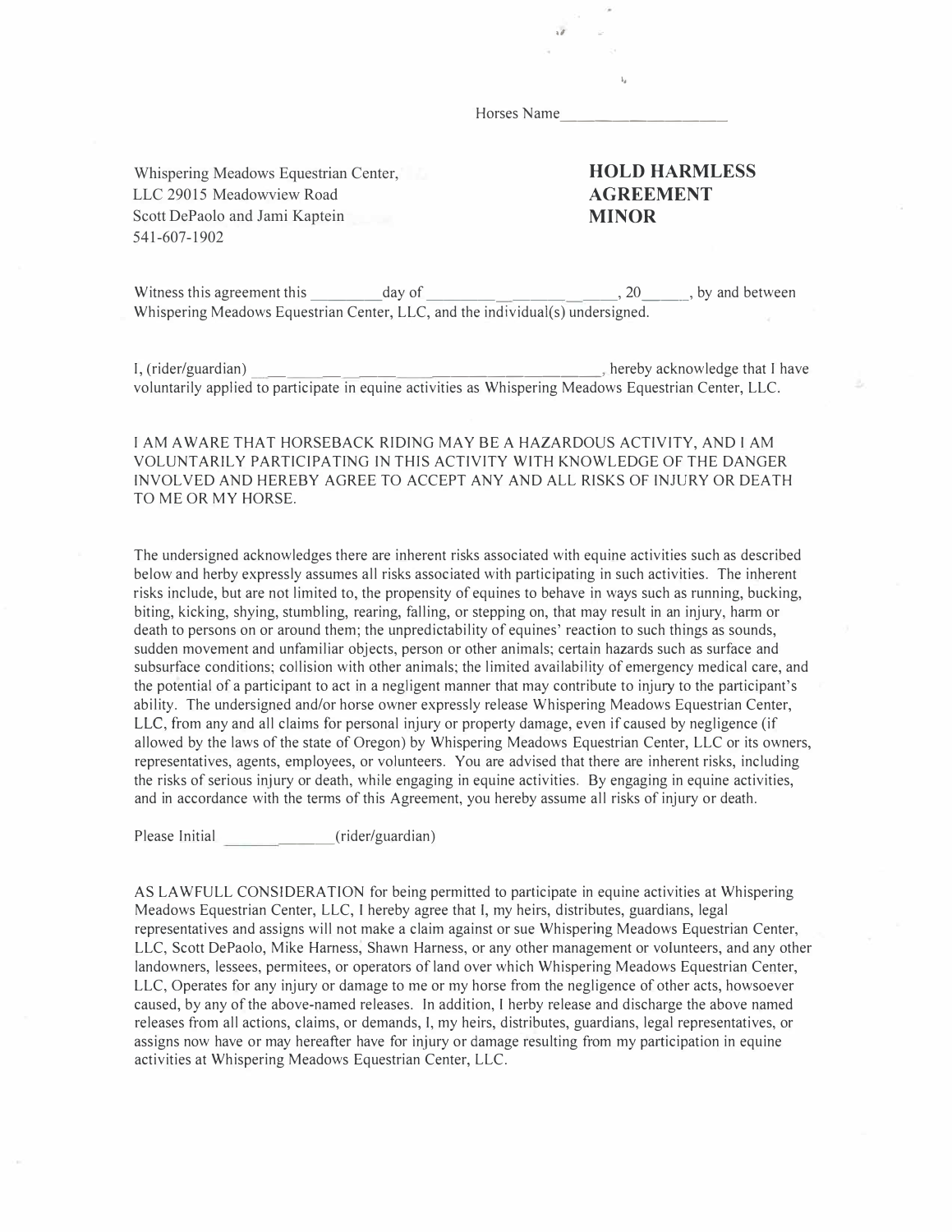The undersigned and/or horse owner agrees that Whispering Meadows Equestrian Center, LLC shall not beresponsible for any loss caused to the horse(s) by reason of fire or any loss which would be covered by a standard insurance policy with extended coverage.

The undersigned and/or horse owner agrees that Whispering Meadows Equestrian Center, LLC, shall not be responsible for any loss caused to the horse(s) by reason of defects in the stable premises, including, but not limited to, stalls, arenas, turnouts, pastures, or any building located on the stable grounds, for any loss which would be covered by a standard insurance policy with extended coverage.

Whispering Meadows Equestrian Center, LLC, will not be held responsible for theft, breakage, or damage to any equipment or property or injury to any horse at the center or at horse shows. Horse owners and participants accept the normal risks and hazards inherent in the handling and operations of Whispering Meadows Equestrian Center, LLC, and on behalf of themselves and their family and guests of the terms and conditions thereof. Whispering Meadows Equestrian Center will not be held responsible for loose horses on or off the Whispering Meadows Equestrian Center, LLC, grounds.

I HAVE CAREFULLY READ THIS AGREEMENT AND FULLY UNDERSTAND ITS CONTENT. I AM AWARE THAT THIS IS A RELEASE OF LIABILITY AND A CONTRACT BETWEEN MYSELF AND THE ABOVE-NAMED RELEASES AND SIGN IT OF MY OWN FREE WILL

# MINOR'S PARENT/GUARDIAN

 $\sim$ 

The rider named above is a minor and I am the minors parent or guardian. I sign this agreement and release of liability on behalf of the minor.

Signature of Parent or Guardian Date  $\mathcal{V}$ Email Horse Owner's Signature (if different) **Print Name** Phone Number

Email

ī.